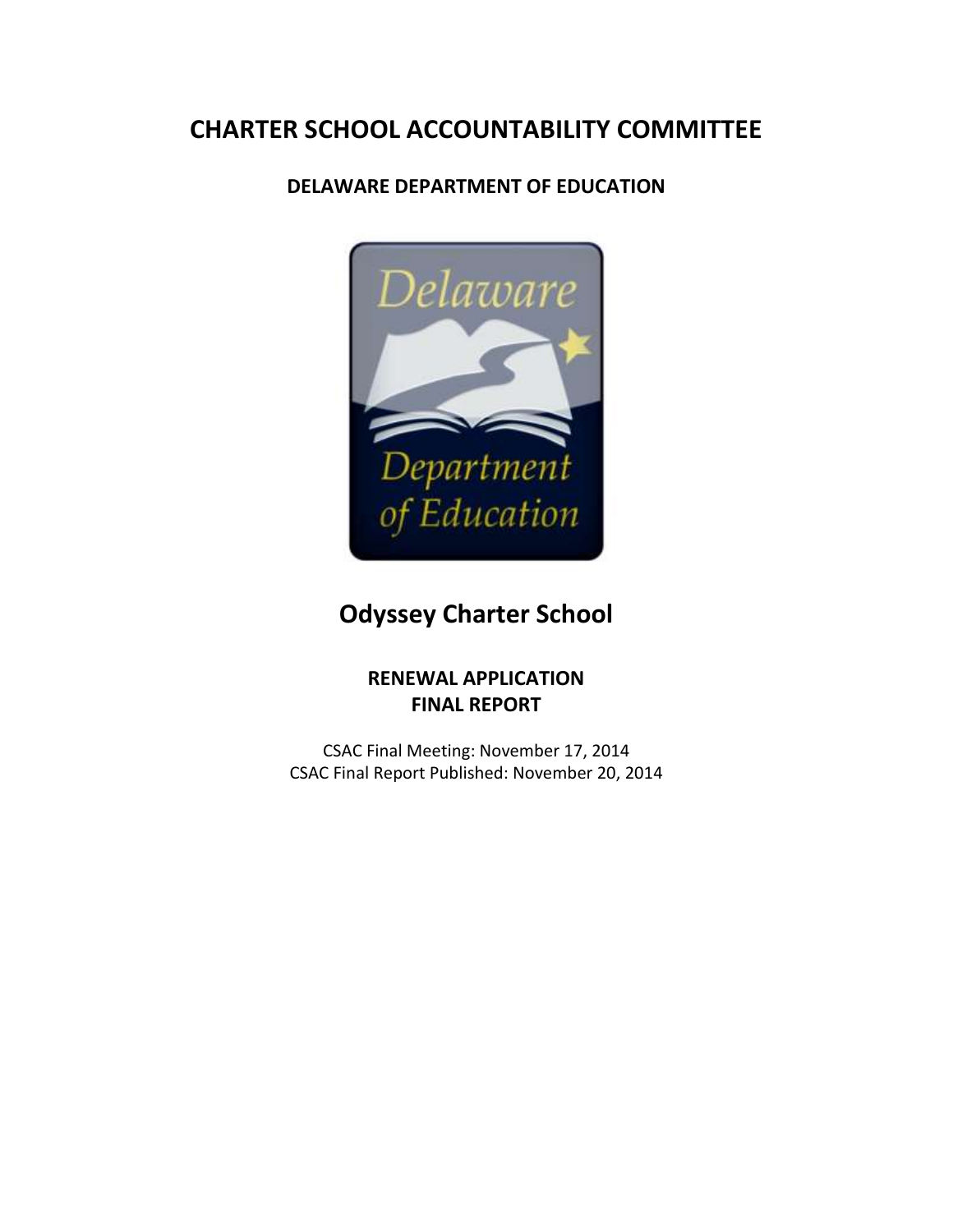By September 30, 2014, Odyssey Charter School submitted an application to renew its charter. Consideration of this application is in accordance with the applicable provisions of 14 *Del. C.* § 514A and 14 DE Admin. Code § 275. Written renewal application guidance is provided by the Delaware Department of Education (DDOE) on its website. The renewal application template developed by DDOE is aligned to measures and targets within the Performance Framework, which outlines the academic, organizational and fiscal standards by which all Delaware charter schools are evaluated. The evaluation of the school's performance as measured by the Framework is a major component of the decision on the renewal application. The decision on the renewal application is based on a comprehensive review, guided, in part, by the following three questions:

- 1. Is the academic program a success?
- 2. Is the school financially viable?
- 3. Is the school organizationally sound?

This report serves as a summary of the strengths, areas of follow-up, and/or concerns identified by members of the Charter School Accountability Committee (CSAC) during their individual reviews of the charter applicant's renewal application, Performance Review Reports, Annual Reports and Performance Agreements and during the CSAC meetings.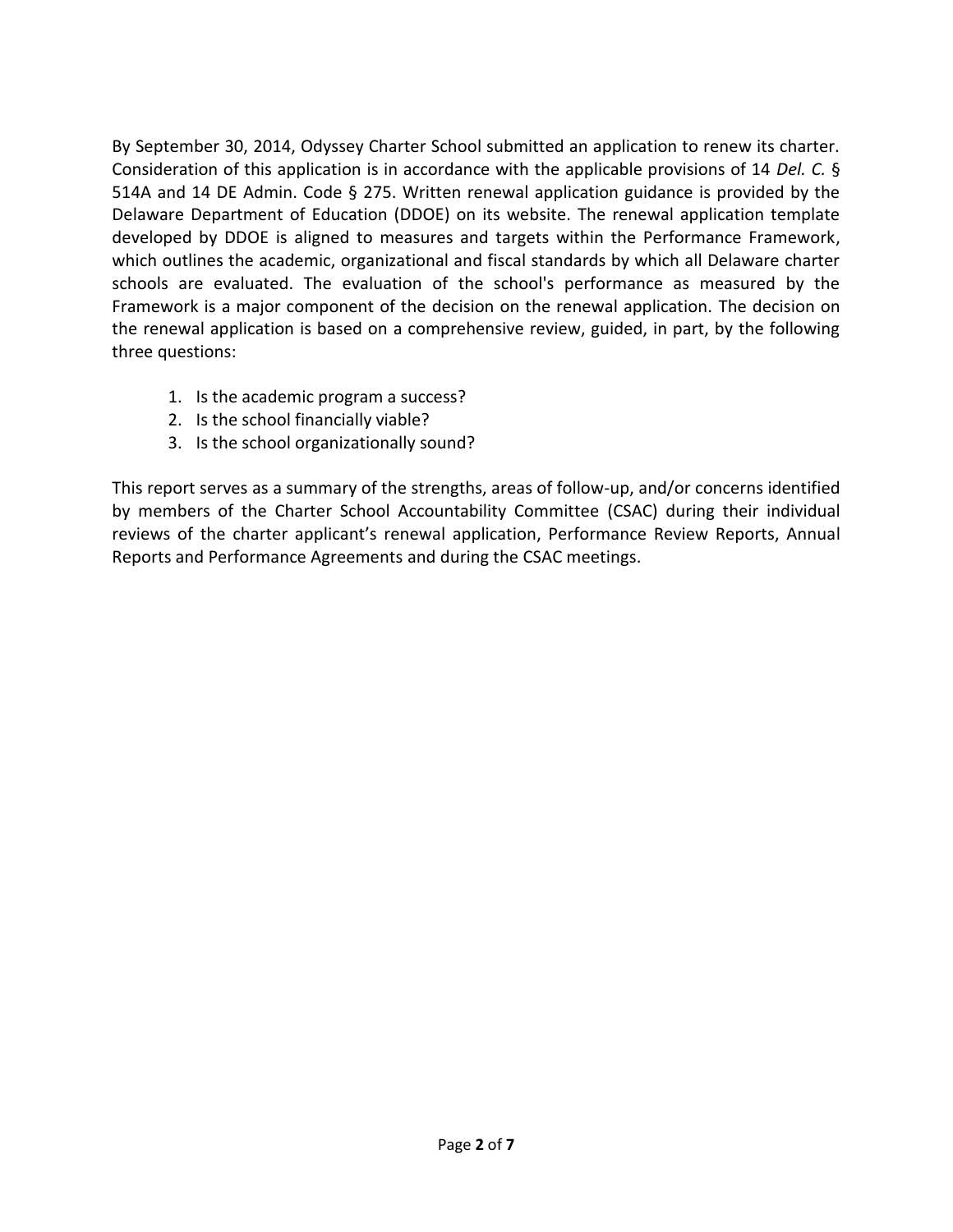The following were in attendance at the Final Meeting of the CSAC on November 17, 2014:

#### **Voting Committee Members of the Charter School Accountability Committee**

- David Blowman, Chairperson of the Charter School Accountability Committee and Deputy Secretary, DDOE
- Karen Field Rogers, Associate Secretary, Financial Reform and Resource Management, DDOE
- Barbara Mazza, Education Associate, Exceptional Children Resources, DDOE
- April McCrae, Education Associate, Science Assessment and STEM, DDOE
- Atnre Alleyne, Director of Talent Management, Teacher and Leader Effectiveness Unit (TLEU), DDOE
- Charles Taylor, Community Member and Former Charter School Leader

#### **Staff to the Committee (Non-voting)**

- Catherine Hickey, Deputy Attorney General, Counsel to the Committee
- Jennifer Nagourney, Executive Director, Charter School Office, DDOE
- John Carwell, Education Associate, Charter School Office, DDOE
- Jennifer Carlson, Education Associate, Charter School Office, DDOE
- Michelle Whalen, Education Associate, Charter School Office, DDOE
- **Brook Hughes, Education Associate, Financial Reform and Resource Management, DDOE**

#### **Ex-Officio Members (Non-voting)**

- Donna Johnson, Executive Director, Delaware State Board of Education
- Kendall Massett, Executive Director, Delaware Charter School Network

#### **Representatives of Odyssey Charter School**

- George Chambers, Board President
- Nick Manolakos, Headmaster
- Denise Parks, Assistant Headmaster
- Patrick Rossi, Business Manager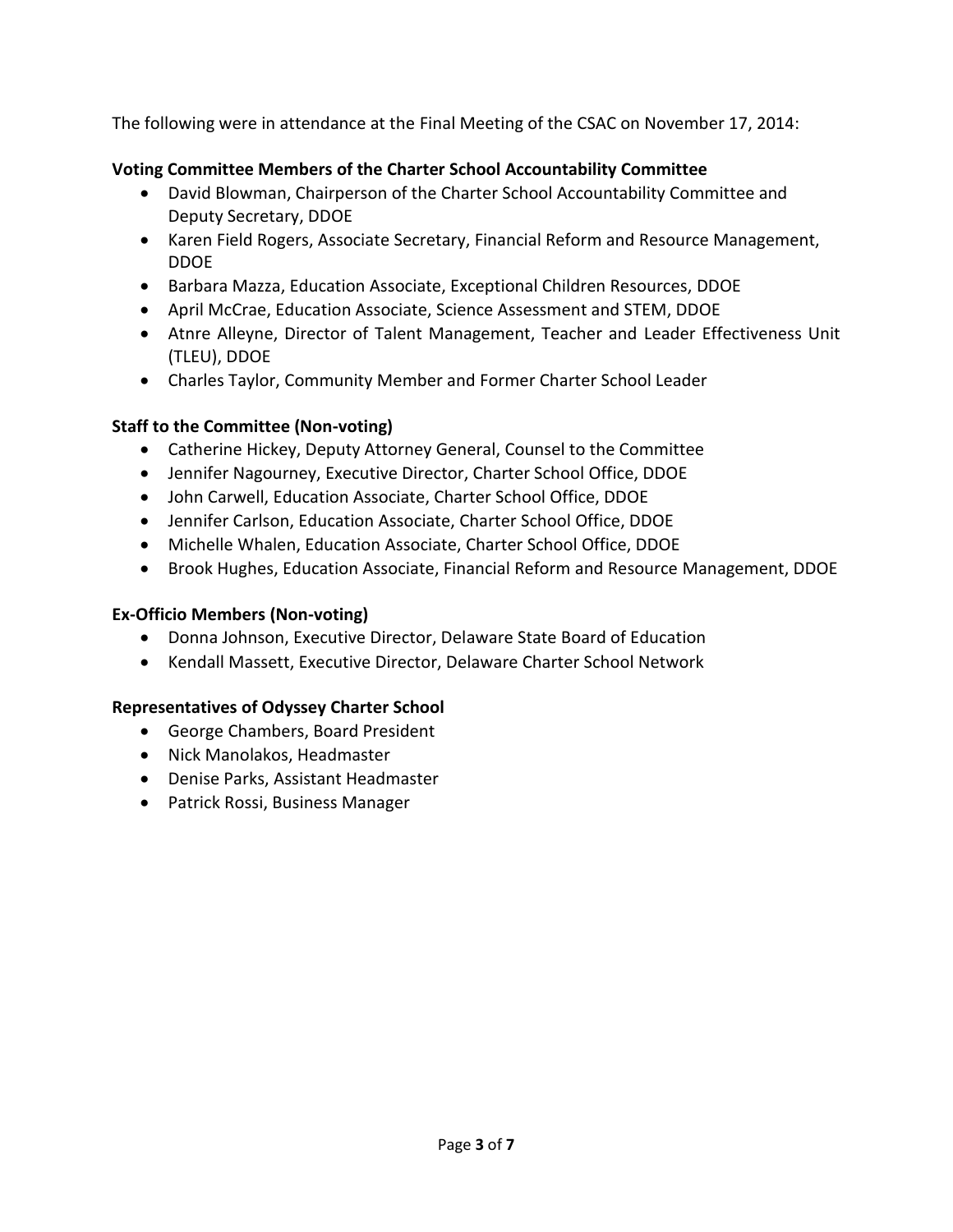## **Performance Framework Ratings Summary**

| <b>Rating Scales</b>                      |                              |                              |  |  |  |  |  |  |  |  |  |
|-------------------------------------------|------------------------------|------------------------------|--|--|--|--|--|--|--|--|--|
| <b>Academic</b>                           | <b>Financial</b>             | <b>Organizational</b>        |  |  |  |  |  |  |  |  |  |
| $E = Exceeds Standard (89-100)$           | $M = Meets$ Standard         | $M = Meets$ Standard         |  |  |  |  |  |  |  |  |  |
| $M =$ Meets Standard (63-88)              | $D = Does Not Meet Standard$ |                              |  |  |  |  |  |  |  |  |  |
| $D = Does Not Meet Standard (39-62)$      |                              | DNM = Does Not Meet Standard |  |  |  |  |  |  |  |  |  |
| $F =$ Falls Far Below Standard (Below 39) | $F =$ Falls Far Below        |                              |  |  |  |  |  |  |  |  |  |

| <b>Academic</b> |             |     |                                              |            |      |            |              |                          |      |               |      |                                |      |     |            |     |                          |                          |                                    |      |
|-----------------|-------------|-----|----------------------------------------------|------------|------|------------|--------------|--------------------------|------|---------------|------|--------------------------------|------|-----|------------|-----|--------------------------|--------------------------|------------------------------------|------|
|                 | 1.a. Growth |     | 1.b. Bottom<br>1.c. Growth<br>25%<br>to Prof |            |      | 2.a. Prof  |              | 2.b. Overall<br>Subgroup |      | 2.c. District |      | 2.d. Similar<br><b>Schools</b> |      | AYP | <b>SAT</b> |     |                          |                          |                                    |      |
| Year            | Math        | ELA | Math                                         | <b>ELA</b> | Math | <b>ELA</b> | Math         | ELA                      | Math | ELA           | Math | <b>ELA</b>                     | Math | ELA | 3.a.       | 4a. | <b>Grad Rate</b><br>4.b. | 5.a. Mission<br>Specific | RATING/SCO<br><b>OVERALL</b><br>RE |      |
| $10 - 11$       | M           | D   | $\mathbf F$                                  | F          | M    | M          | M            | M                        | M    | M             | E    | E                              | M    | M   | M          | N/A | N/A                      | N/A                      | M                                  | 70.0 |
| $11 - 12$       | M           | M   | M                                            | M          | M    | M          | M            | M                        | M    | M             | E    | E                              | E    | E   | M          | N/A | N/A                      | N/A                      | M                                  | 78.8 |
| $12 - 13$       | E           | E   | M                                            | M          | E    | E          | ${\bf E}$    | $\bf{E}$                 | M    | M             | E    | E                              | M    | M   | M          | N/A | N/A                      | N/A                      | E                                  | 90.6 |
| $13 - 14$       | M           | M   | M                                            | M          | E    | M          | $\mathbf{E}$ | M                        | E    | M             | E    | E                              | M    | M   | M          | N/A | N/A                      | N/A                      | M                                  | 84.1 |

| <b>Financial</b> |              |      |      |      |              |      |           |      |                                 |  |  |  |
|------------------|--------------|------|------|------|--------------|------|-----------|------|---------------------------------|--|--|--|
| Year             | 1.a.         | 1.b. | 1.c. | 1.d. | 2.a.         | 2.b. | 2.c.      | 2.d. | <b>OVERALL</b><br><b>RATING</b> |  |  |  |
| $10 - 11$        | M            | M    | M    | M    | <b>NR</b>    | M    | <b>NR</b> | M    | M                               |  |  |  |
| $11 - 12$        | M            | M    | M    | M    | <b>NR</b>    | M    | <b>NR</b> | M    | M                               |  |  |  |
| $12 - 13$        | D            | M    | M    | M    | M            | M    | M         | M    | M                               |  |  |  |
| 13-14            | $\mathbf{F}$ | D    | D    | M    | $\mathbf{F}$ | D    | F         | D    | D                               |  |  |  |

|           | <b>Organizational</b> |      |            |            |      |      |      |      |      |      |      |      |   |                                 |
|-----------|-----------------------|------|------------|------------|------|------|------|------|------|------|------|------|---|---------------------------------|
| Year      | 1.a.                  | 1.b. | 2          | 3.a.       | 3.b. | 3.c. | 4.a. | 4.b. | 4.c. | 4.d. | 5.a. | 5.b. | o | <b>OVERALL</b><br><b>RATING</b> |
| 11-12     | M                     | M    | M          | <b>DNM</b> | M    | M    | M    | M    | N/A  | M    | M    | M    | M | <b>Meets</b>                    |
| $12 - 13$ | M                     | M    | M          | M          | M    | M    | M    | M    | M    | M    | M    | M    | M | <b>Meets</b>                    |
| 13-14     | M                     | M    | <b>DNM</b> | M          | M    | M    | M    | M    | M    | M    | M    | M    | M | <b>Meets</b>                    |

## **Organizational**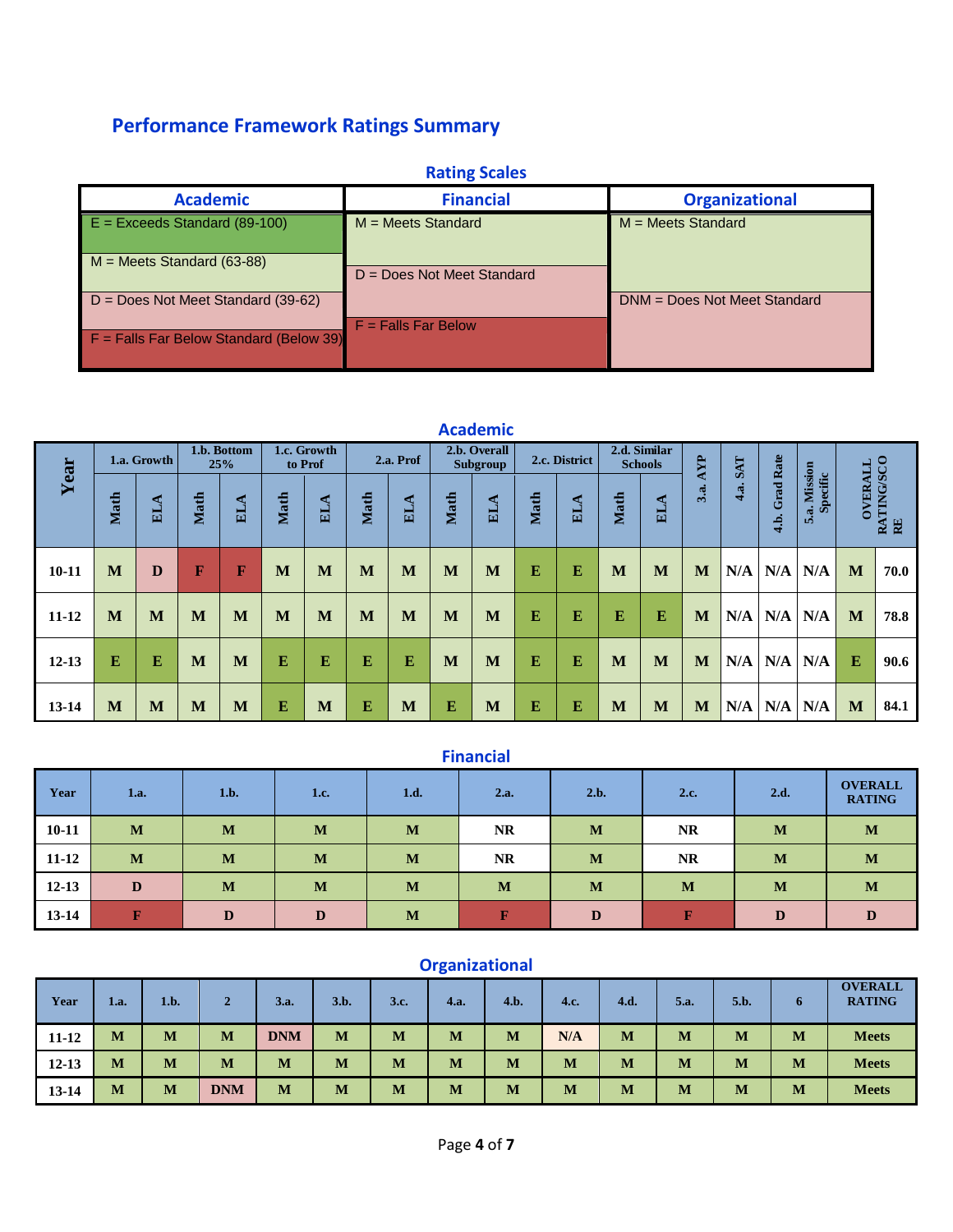#### **Discussion**

Mr. Blowman noted for the record that, at the Initial CSAC Meeting on October 15, 2014, the CSAC determined that the Academic Framework, Financial Framework and Organizational Framework sections of the renewal application met standard.

Mr. Blowman noted that the CSAC had requested the following information in order to inform its decision-making:

- Final audit; and
- Revenue sheets.

Ms. Field-Rogers stated that the CSAC received the final audit, but the revenue sheets still had yet to be provided. Mr. Rossi stated that he would send that information after the meeting.

Mr. Blowman asked if there were any questions on information received. The CSAC did not have questions.

Ms. Hickey stated that she was concerned about confusion involving matters of the Board and the Citizens Budget Oversight Committee (CBOC) and wanted to clarify the issue. She stated that the Executive Committee is a public body and must comply with the open meeting law (29 *Del. C.* § 10004). She stated that meetings of the Executive Committee have to be noticed with an agenda and everyone who wants to attend must be allowed to come. Ms. Hickey also said that the entire Board needs to make the decisions. Therefore, the Executive Committee cannot have executive sessions and make decisions without the entire Board. She stated that decisions and votes have to be made in open session. She explained that the Board can craft a motion in a way so as to not reveal confidential information, but the votes must be made in open session.

Ms. Hickey then stated that the bylaws need to be revised to address the Executive Committee and make clear that it is a committee of the Board and a public body that must comply with the open meeting law. She also noted that the school's bylaws allow for telephonic meetings, but reported that a statutory revision no longer allows for this option. She stated that meetings must be in person or via video conference and that, if a video conference is held, it must be held in a place where the Board normally meets and the public has access.

Ms. Hickey recommended the following condition:

- 1. The school's bylaws must be amended to address the aforementioned issues by the end of the public comment period, which is December 10, 2014, because they violate law as currently written;
- 2. All Board members must participate in the Delaware Alliance for Nonprofit Advancement (DANA) board training and provide verification of such participation by the end of February 2015; and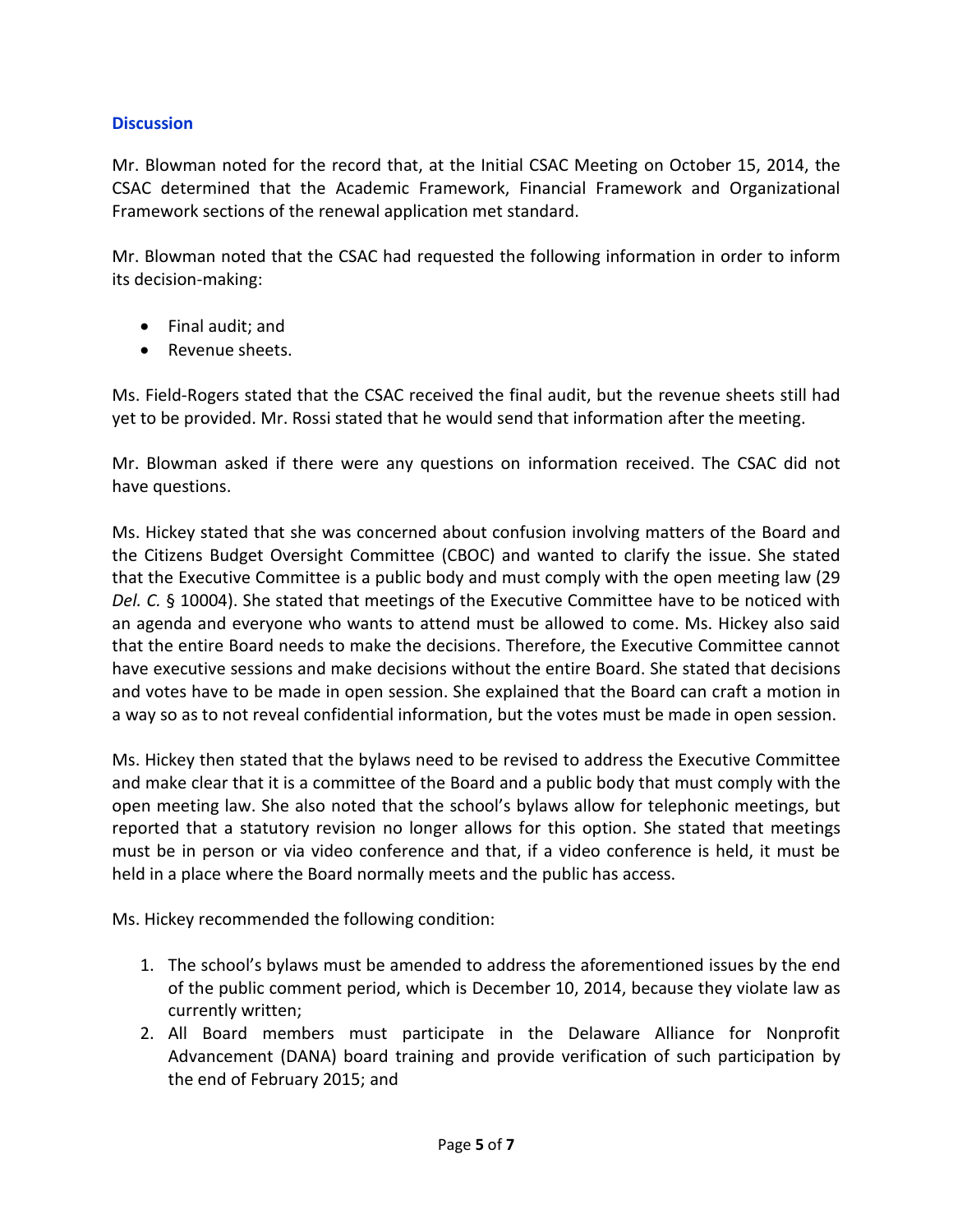3. All Board members must participate in training offered by the Public Integrity Commission in the area of conflicts of interest best practices and provide verification of such participation by the end of February 2015.

Mr. Chambers asked for more time given the holidays and bond funding. He proposed the end of January for completion of the trainings and bylaws revision.

Ms. Hickey stated that the timeline was only a recommendation to the CSAC, but the bylaws should be addressed as soon as possible. She also stated that there are only specific reasons for Executive Session and the reason must be posted on the agenda. She again stated that voting for issues discussed in Executive Session must be held in open session.

Ms. Hickey also noted that the school's CBOC membership constitutes a complete overlap of Board members and stated that this is not appropriate. She stated that the CBOC is not a Finance Committee of the Board because it needs to be an oversight committee of the Board. She stated that members of the Board can be on the CBOC, but the CBOC must be a separate group and must post notice of its meetings in accordance with open meeting laws.

Ms. Johnson clarified that, by law, Board members are not permitted to participate in a Board meeting via telephone. She stated that Board members can, however, participate via video conference.

Ms. Nagourney asked for clarification regarding whether just the board meetings' votes or the discussions must be public. Ms. Hickey stated that the discussions must be held on the public record unless they are permitted to be discussed in executive session. If there is an issue that is allowed to be discussed in executive session per statute, the vote must be held in public. She stated that the meeting has to be publically noticed according to statute and that it is important to follow rules because, otherwise, the actions can be subject to challenge.

Mr. Chambers stated that the Board has been trying to walk a delicate line with confidential information regarding the land acquisition. He stated that the Board is aware that there are only a few areas of discussion that allow for executive session and hopes that the Board is complying. He stated that the Board will abide by the law and embrace transparency. Ms. Hickey noted that there is an exemption for preliminary discussions regarding land acquisition. She cautioned the school to be careful, however, because it is public business and money and, as such, needs to be done in an open and transparent manner in accordance with statute.

Dr. Manolakos asked for clarification regarding whether the CSAC was questioning the Executive Committee's existence or how it conducts meetings. Ms. Hickey stated that the existence of the Executive Committee is a decision for the Board, but noted that it is a public body and it has to comply with open meeting laws when it meets to discuss matters. She clarified that the Executive Committee is only a part of the Board and cannot take action on behalf of the entire Board. Ms. Nagourney noted that Article 3, Section 4 of the school's bylaws